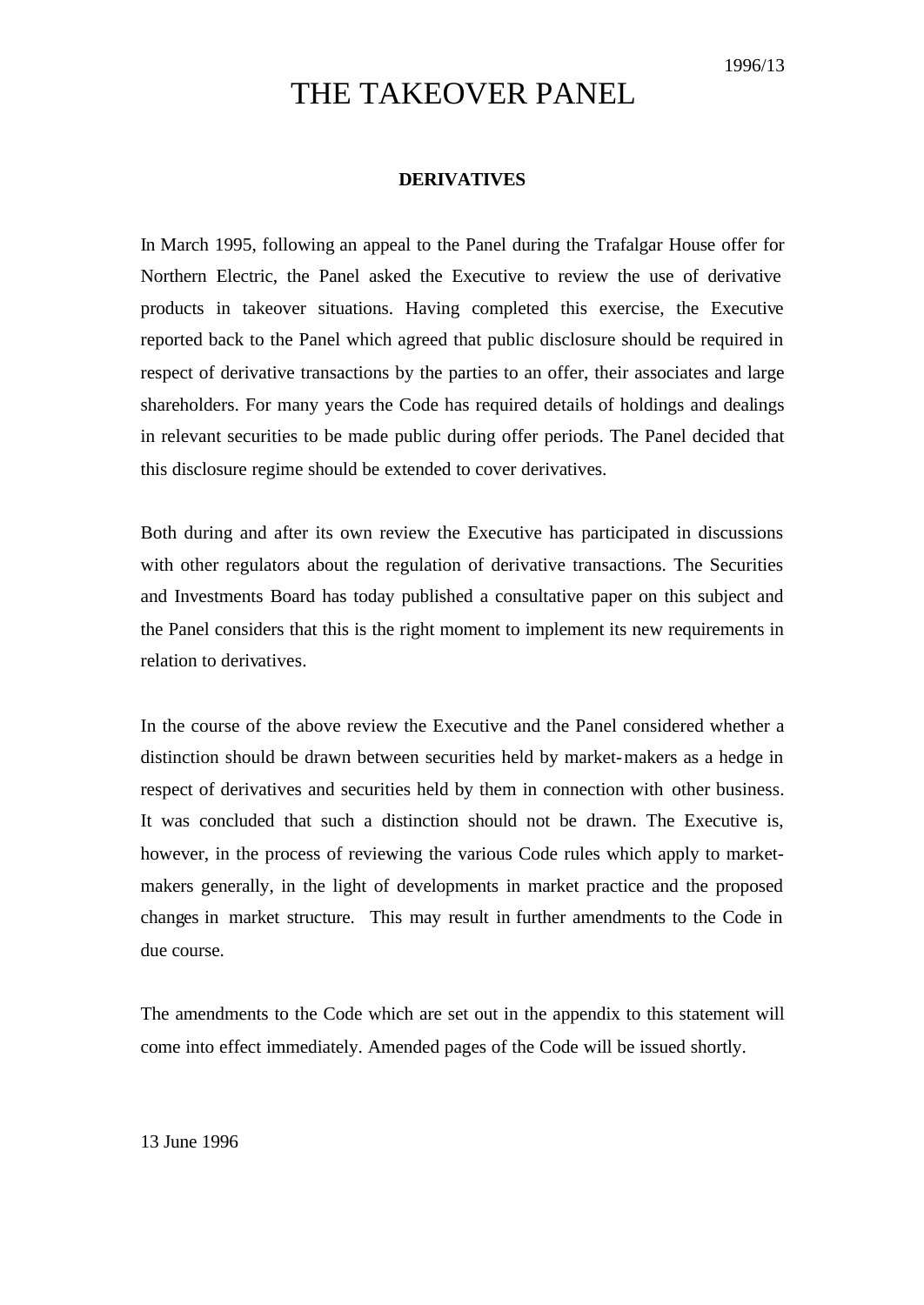#### **APPENDIX**

#### **DERIVATIVES - CODE AMENDMENTS**

# **A DEFINITIONS**

(i) Insert new definition of derivative as follows:

### "Derivative

Derivative includes any financial product whose value in whole or in part is determined directly or indirectly by reference to the price of an underlying security but which does not include the possibility of delivery of such underlying securities."

(ii) Insert new note as follows:

## *"NOTE ON DEFINITION OF DERIVATIVE*

*The term "derivative " is intentionally widely defined to encompass all types of derivative transactions. However, it is not the intention of the Code to restrict dealings in, or require disclosure of, derivatives which have no connection*  with an offer or anticipated offer. Offerors, offeree companies and their *financial advisers should consult with the Panel at the earliest stage in order to determine whether a dealing in a derivative is to be regarded as having a connection with the offer or potential offer. "*

(iii) Changes to "Associate":

The first two lines of paragraph (6) will be replaced with the following: "a person who owns or controls 5% or more of any class of relevant securities (as defined in paragraphs (a) to (d) in Note 2 on Rule 8) issued by an offeror or an offeree company, ...".

In existing line 7 of paragraph (6) delete "Relevant" and replace with "Such".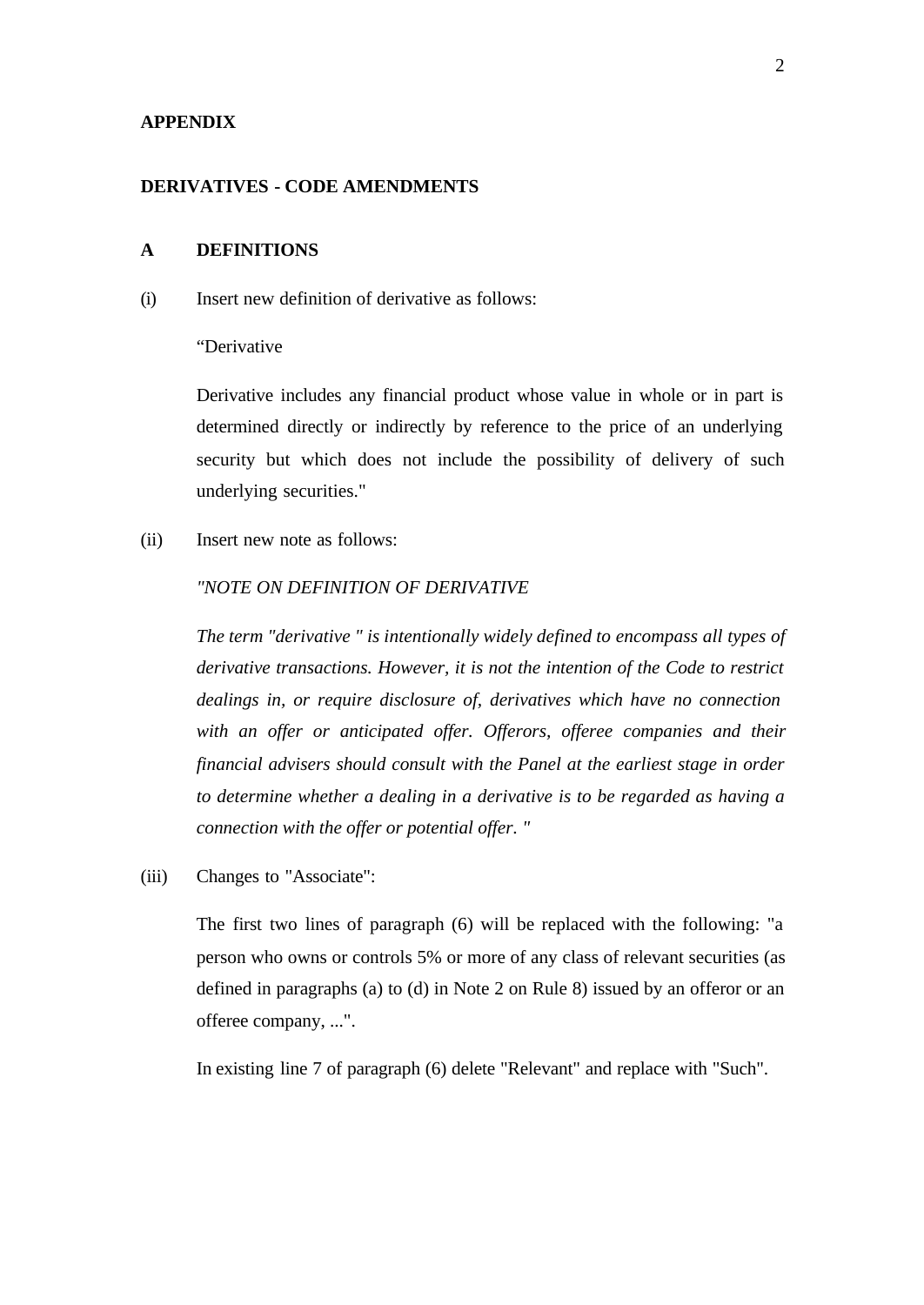#### $(i)$  Rule 2.5(b)

Amend Rule 2.5(b) by inserting immediately after paragraph (iii) the following paragraph:

"(iv) details of any outstanding derivative referenced to securities in the offeree company entered into by the offeror or any person acting in concert with it (see Note 2);"

and by renumbering paragraphs (iv) and (v) as paragraphs (v) and (vi) respectively.

(ii) Note 2 on Rule 2.5

Amend Note 2 on Rule 2.5 by deleting the words *"offeree company shares held by"* currently in the third line and inserting in their place the following:

*"any holdings of offeree company shares or options in respect of them held by or derivatives referenced to them entered into by".*

# **C RULE 4**

## $(i)$  Rule 4.1(a)

Amend Rule 4.l(a) by deleting the words "(including option business)" in the first line and inserting after "offeree company" in the second line the following:

"(including options and derivatives in respect of or referenced to such securities)".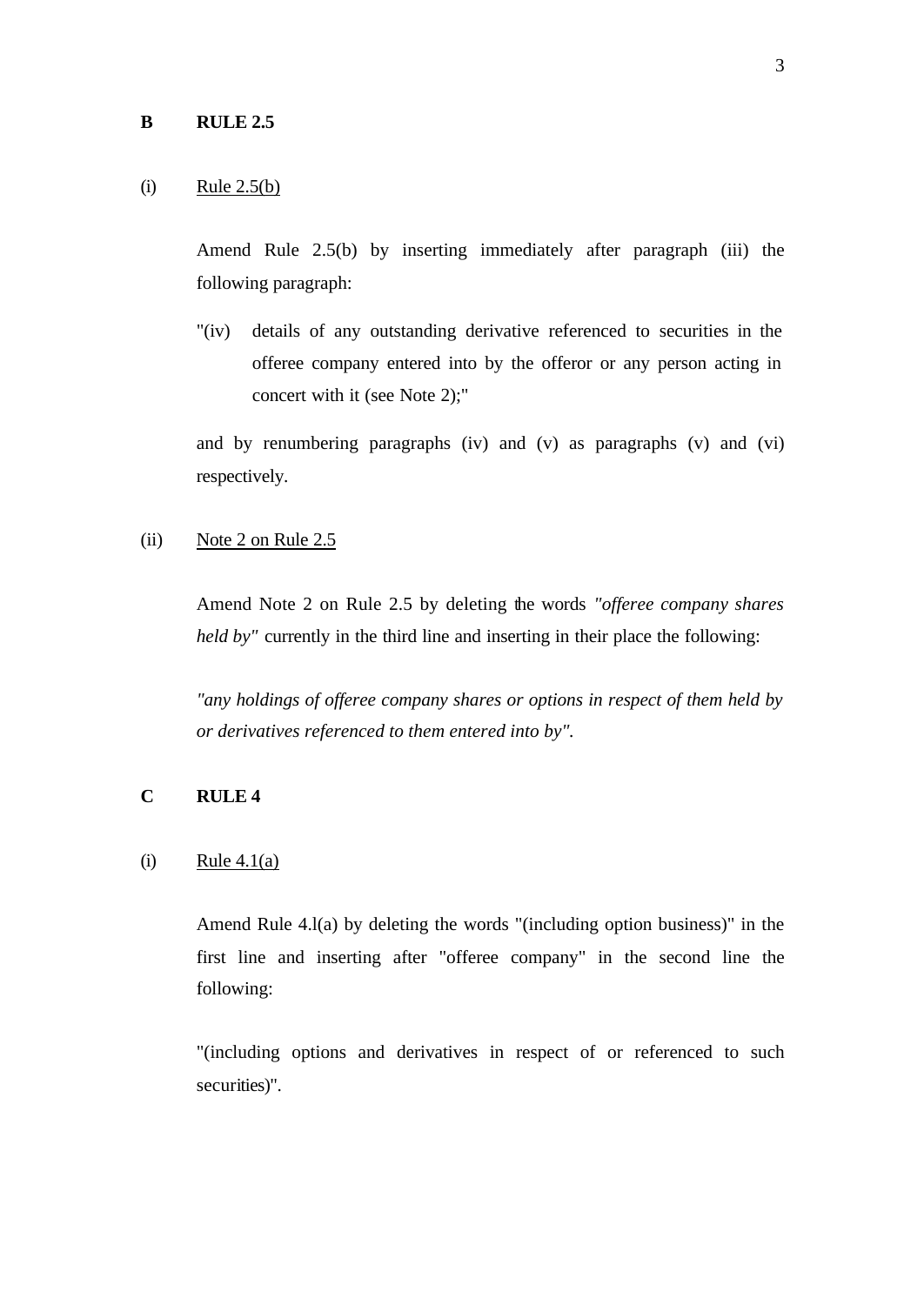# (a) Note 4

Amend Note 4 by inserting the following immediately after ''securities" in line 4:

"(including options and derivatives in respect of or referenced to such securities)".

(b) Note 5

Amend Note 5 by inserting the following immediately after "securities" in line 2:

"(including options and derivatives in respect of or referenced to such securities)".

# **D RULE 7.3**

# (i) Rule 7.3

Amend Rule 7.3 by inserting after "offeror" in the third line the following:

"(which would include entering into options in respect of or derivatives referenced to securities of the offeror)".

#### (ii) Note on Rule 7.3

Amend Note on Rule 7.3 by deleting the words *"purchase of offeror securities"* in the first line and by inserting in their place the following:

*"dealing of the kind"* .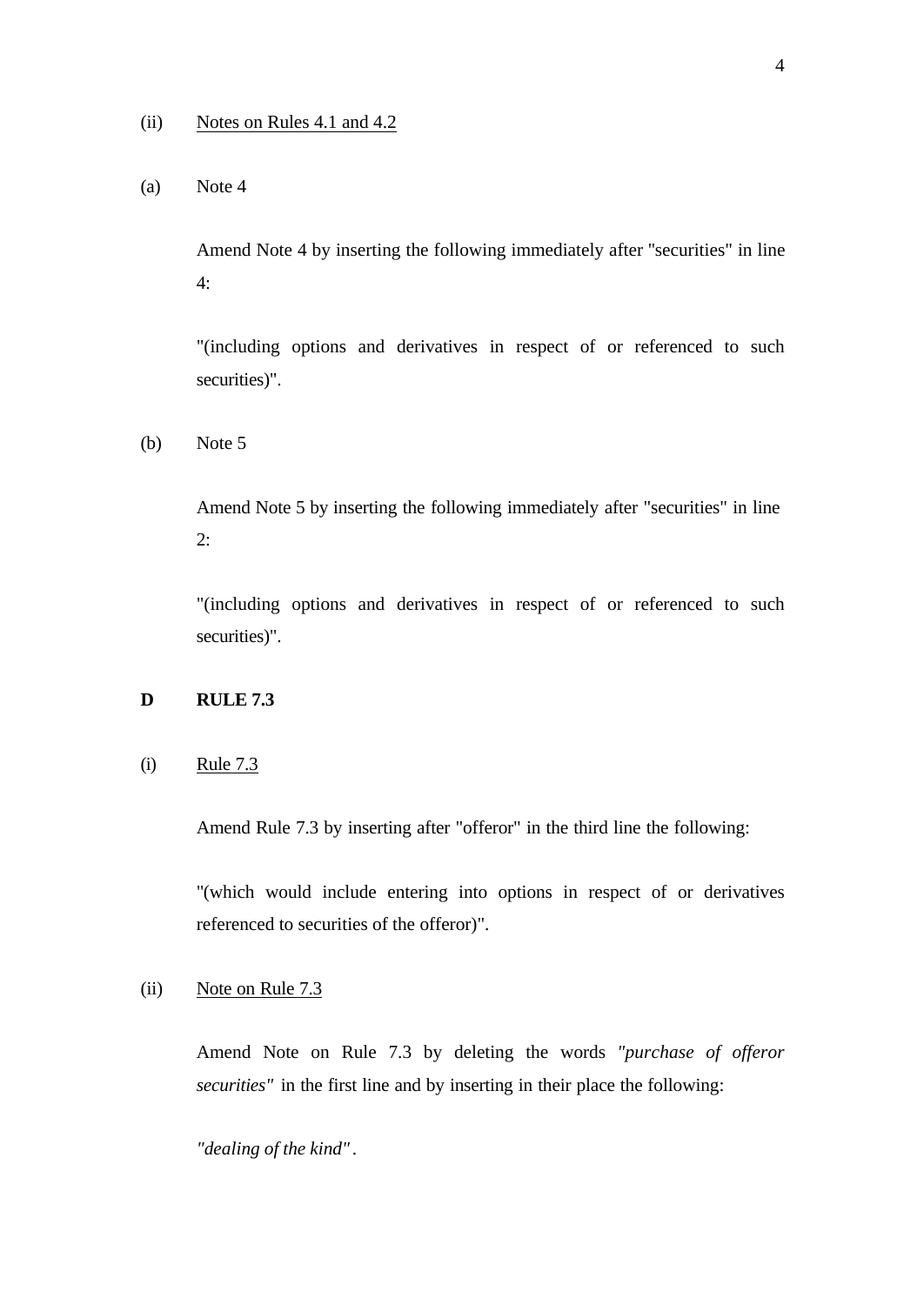#### **E RULE 8**

#### (i) Note 2 on Rule 8

- (a) Amend Note 2 on Rule 8 by inserting immediately after paragraph (d) the following paragraph:
	- *"(e) options in respect of any of the foregoing and derivatives referenced to any of the foregoing."*
- (b) Amend the second paragraph of Note 2 by deleting the words *"In addition"* in the first line and replacing the words after *"in respect of any of the foregoing"* in the second line with the following:

*"or the exercise or conversion of any security under (d) above whether in respect of new or existing securities and the acquisition of, entering into, closing out, exercise (by either party) of any rights under, or variation of, a derivative will be regarded as a dealing in relevant securities (see also Notes 5 and 7 below)."*

# (ii) Note  $5(a)$  on Rule 8

Amend Note 5(a) on Rule 8 by inserting a new penultimate paragraph as follows:

*"In the case of option business or dealings in derivatives full details should be given so that the nature of the dealings can be fully understood. For options this should include the number of securities under option, the exercise period (or in the case of exercise, the exercise date), the exercise price and any option money paid or received. For derivatives this should include, at least, the number of reference securities to which they relate (if relevant), the maturity date (or if applicable the closing out date) and the reference price."*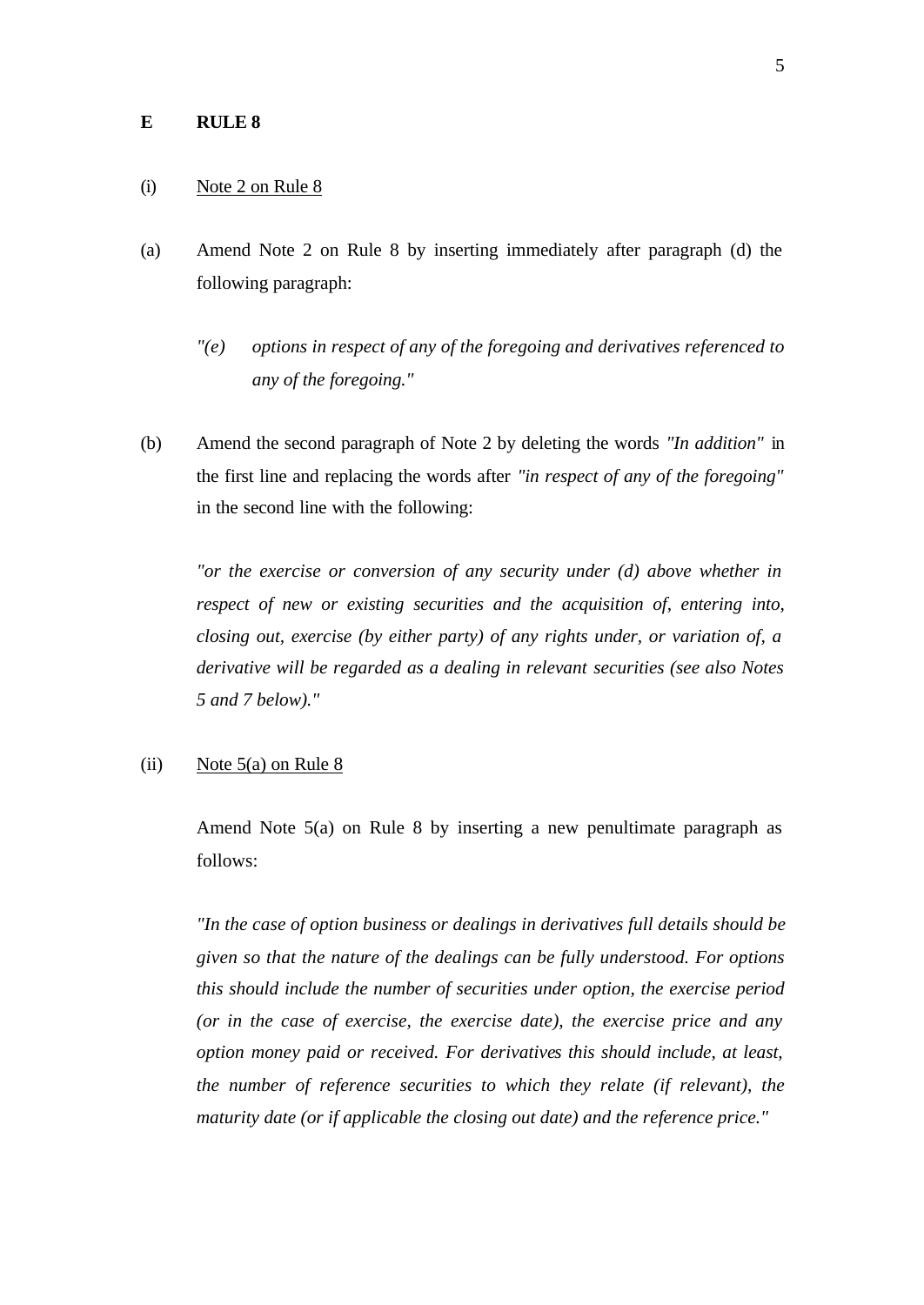#### (iii) Note  $5(b)$  on Rule 8

(a) Amend Note 5(b) on Rule 8 by inserting at the end of the second paragraph the following new sentence:

*"In (the case of dealings in options or derivatives the same information as specified in Note 5 (a) is required "*

- (iv) Note 7 on Rule 8
- (a) Amend Note 7 on Rule 8 by inserting the words *"and derivatives"* in the heading.
- (b) Delete the existing note and insert the following:

*"Under Rule 8.3, a disclosure of dealings in options or derivatives is only required if the person dealing in such options or derivatives owns or controls l% or more of the class of securities which is the subject of the option or to whose price the derivative is referenced".*

# **F RULE 24.3**

#### (i) Note 1 on Rule 24.3

(a) Amend Note 1 on Rule 24.3 by deleting the word *"and"* at the end of the first line of paragraph (a)(ii), inserting a comma in its place and by inserting after the words *"in respect of(i)"* in the second line of that same paragraph the following:

#### *"and derivatives referenced to (i)".*

(b) Further, paragraph (b)(iii) is amended by deleting the word *"and"* in the second line and inserting a comma in its place and by inserting at the end of that same paragraph the following:

*"and derivatives referenced to (i) or (ii)".*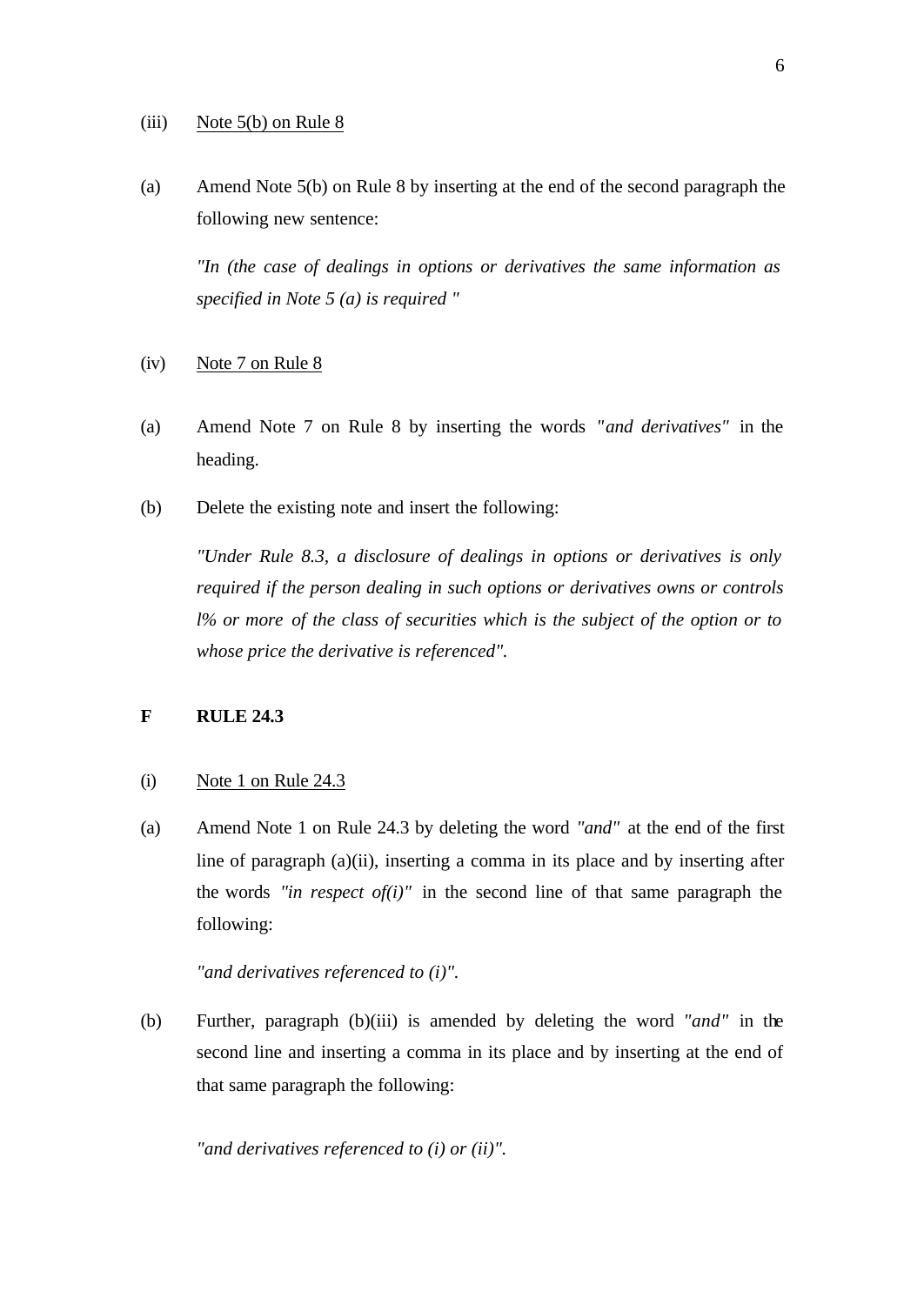- (ii) Note 2 on Rule 24.3
- (a) Amend Note 2 on Rule 24.3 by inserting the words *"and derivatives"* in the heading.
- (b) Amend Note 2 on Rule 24.3 by inserting after the comma in the first line and after the second comma in the third line the following:

*"the number of securities under option*.*"*

(c) Amend Note 2 on Rule 24.3 by inserting as a new second paragraph the following:

*"Where holdings of derivatives are disclosed, the number of reference securities to which they relate (if relevant), the maturity date and the reference price must be given. Where dealings involving derivatives are disclosed, the number of reference securities to which they relate, the date of entering into or closing out of the derivative, the maturity date and the reference price must be stated. In each case full details should be given so that the nature of the holding or dealing can be fully understood."*

# **G RULE 26**

Amend Rule 26 by inserting a new paragraph (1) as follows:

"(1) all derivative contracts which in whole or in part have been disclosed under Rules  $24.3(a)$  and (c) and  $25.3(a)$  and (c) or in accordance with Rule 8.1. Documents in respect of the last mentioned must be made available for inspection from the time the offer document or the offeree board circular is published or from the time of disclosure, whichever is the later."